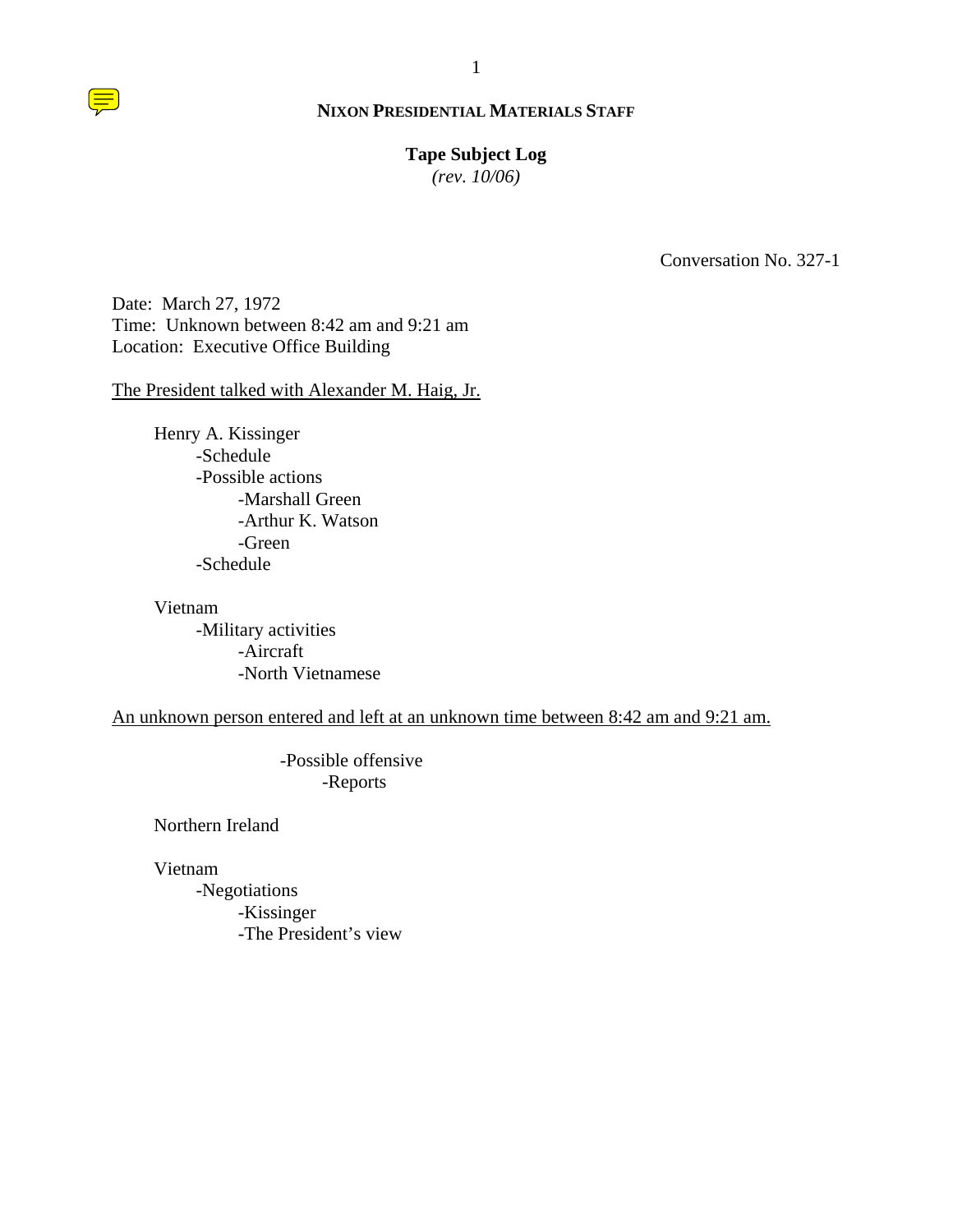## **Tape Subject Log**

*(rev. 10/06)*

Conversation No. 327-2

Date: March 27, 1972 Time: Unknown between 8:42 am and 9:21 am Location: Executive Office Building

The President met with Manolo Sanchez.

Dictabelt memoranda -Filing -Transcription

Sanchez left at an unknown time before 9:21 am.

Conversation No. 327-3

Date: March 27, 1972 Time: Unknown between 8:42 am and 9:21 am Location: Executive Office Building

The President talked with the White House operator.

Unknown request

Conversation No. 327-4

Date: March 27, 1972 Time: 9:21 am - 9:22 am Location: Executive Office Building

H. R. ("Bob") Haldeman talked with the President.

[See Conversation No. 22-23]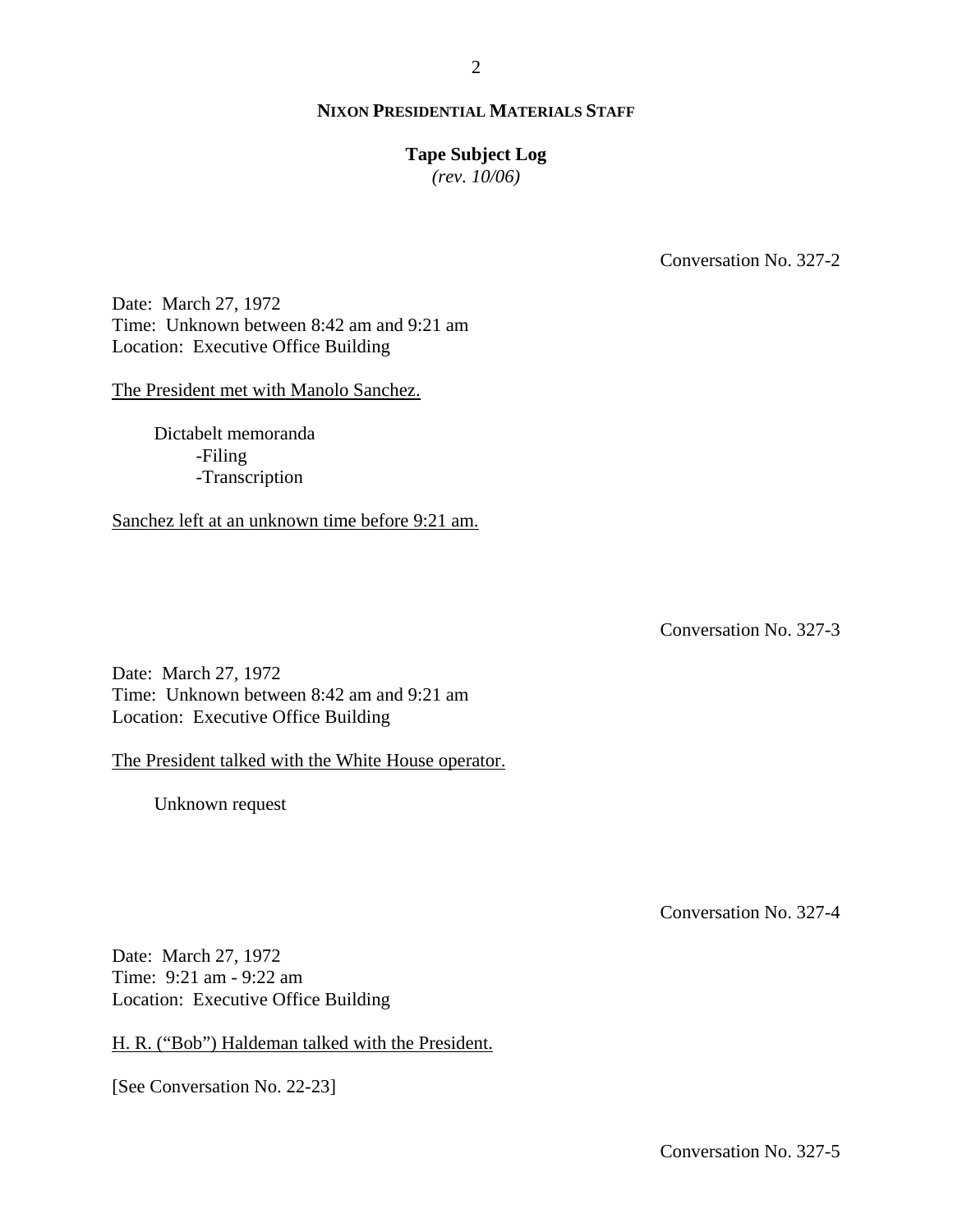## **Tape Subject Log**

*(rev. 10/06)*

Date: March 27, 1972 Time: 9:25 am - unknown before 10:55 am Location: Executive Office Building

#### The President met with H. R. ("Bob") Haldeman.

Weather

John B. Connally -Call from H. Ross Perot -Prisoners of war [POWs] -Desire to meet with the President -Henry A. Kissinger -Alexander M. Haig, Jr. -The President's view

#### Perot

-Haldeman's view -Bernard M. Baruch -Schedule -The President -Kissinger -Scheme regarding POWs -Medical supplies -Haig's views -Previous call to Haldeman -Possible meeting with the President -Democratic presidential candidates -William F. ("Billy") Graham -Relationship with Connally -Schedule -Possible meeting with The President and Connally -Haig -Peter M. Flanigan -Lt. Gen. Vernon A. Walters -Brent G. Scowcroft -The President's view -Maj. Gen. James D. ("Don") Hughes -Haig -Walters -Secret initiatives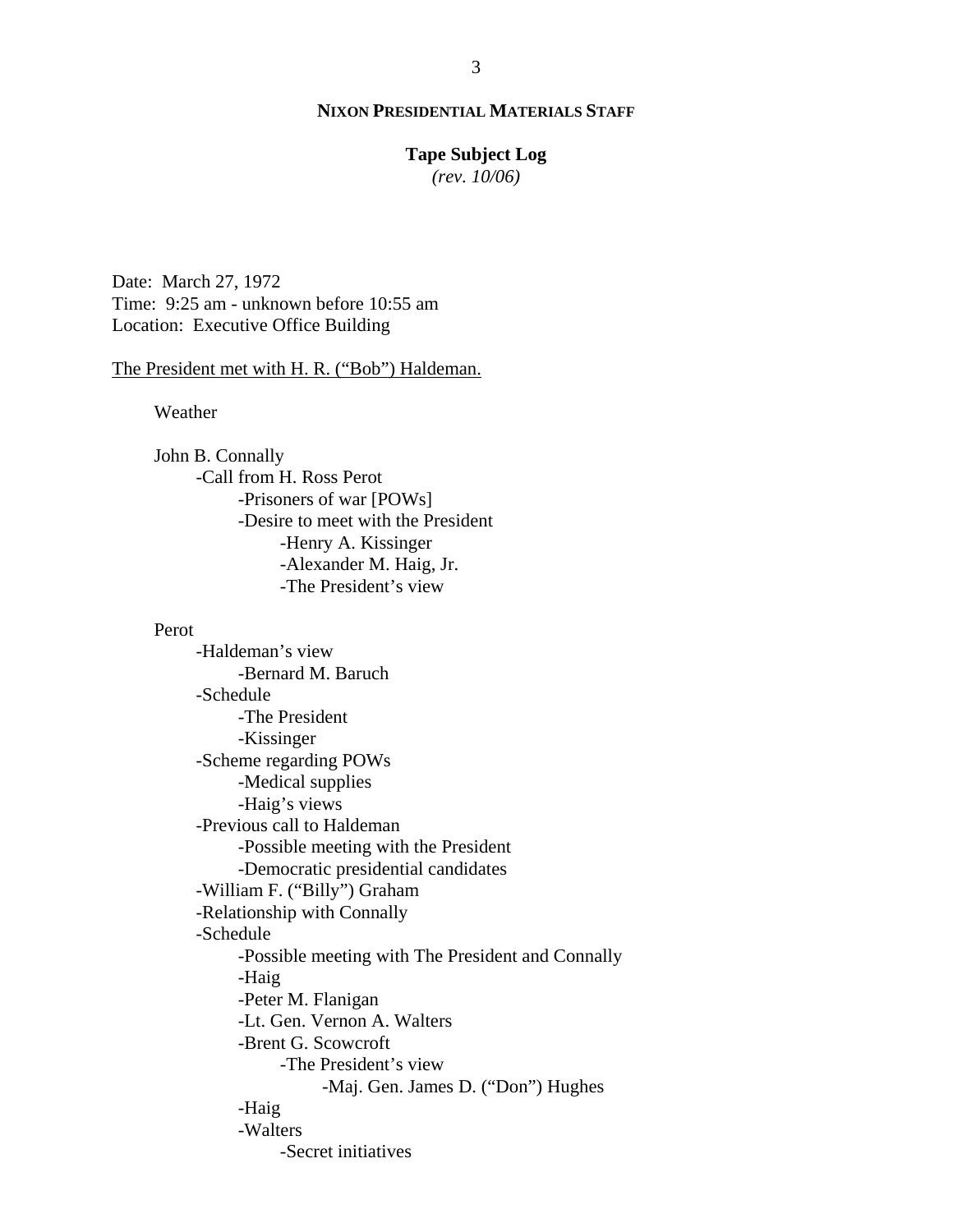# **Tape Subject Log**

*(rev. 10/06)*

Conv. No. 327-5 (cont.)

 -The President's knowledge -Conversations with the President -The President's view -Haldeman's view -Deniability -Views -Bureaucracy -Schedule -Haig -Walters -Paris -Possible conversation with Haldeman -Secret initiatives -Ambassadors -White House -State Department -Walters -Central Intelligence Agency [CIA] -Paris -The President's view -Scowcroft -Connally's possible views -Walters -Use of staff for political purposes -Administration's role -Stock market deal -Flanigan -Wealth -Aid to administration -Haldeman's view -Possible meeting with the President -Haldeman's view -Schedule -Possible meeting with Walters Kissinger -The President's previous conversation with Haig -News summary -William P. Rogers

-Arthur K. Watson

-Marshall Green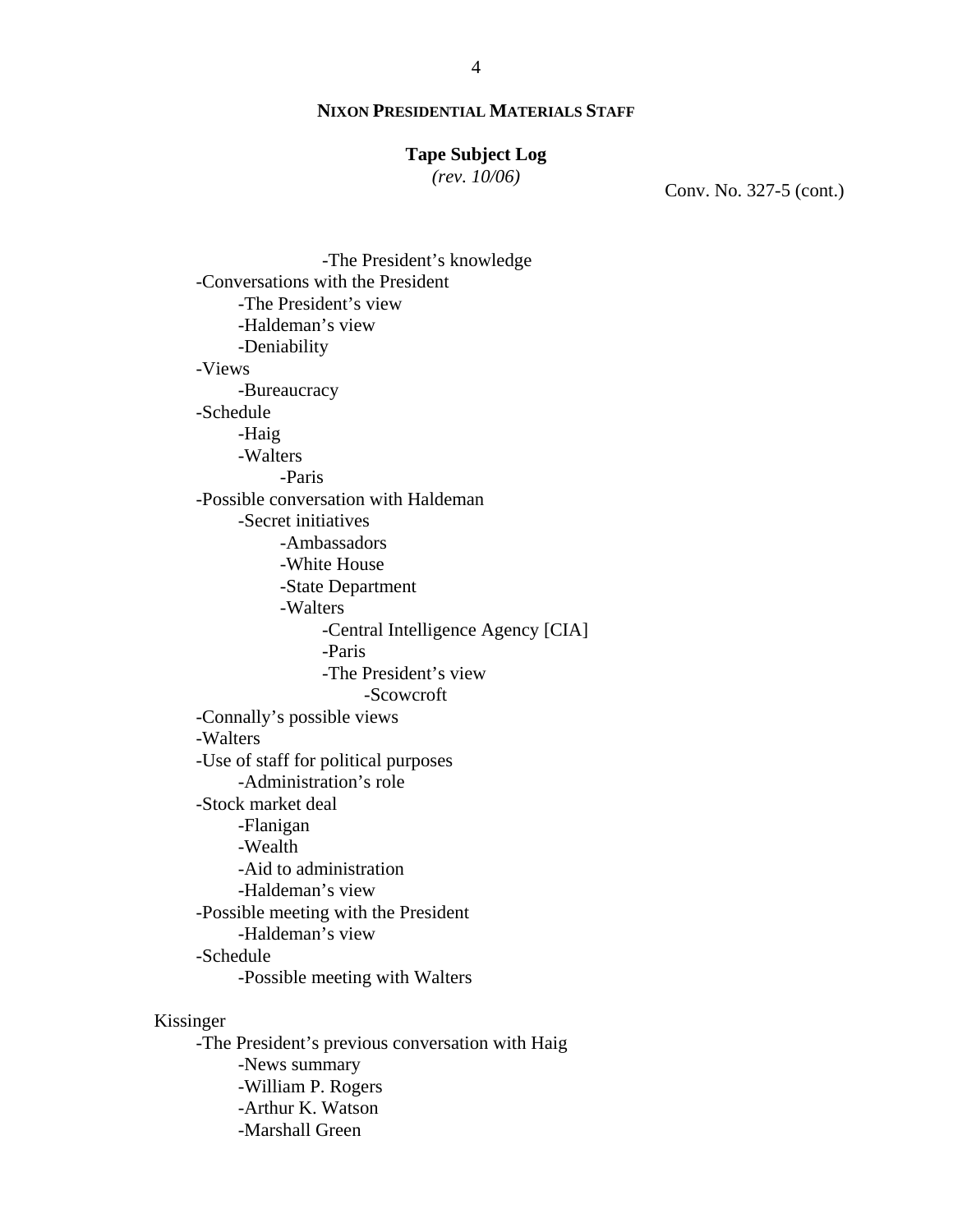## **Tape Subject Log**

*(rev. 10/06)*

Conv. No. 327-5 (cont.)

-Calls from the President -Perot -The President's view -Job performance

White House gifts -Paperweights -Charles G. ("Bebe") Rebozo -Jim Garrity [sp?] -Possible number -Inscriptions -Possible distribution -Purposes -Good luck pieces -Presidential seal

\*\*\*\*\*\*\*\*\*\*\*\*\*\*\*\*\*\*\*\*\*\*\*\*\*\*\*\*\*\*\*\*\*\*\*\*\*\*\*\*\*\*\*\*\*\*\*\*\*\*\*\*\*\*\*\*\*\*\*\*\*\*\*\*\*\*\*\*\*\*\*\*\*\*

BEGIN WITHDRAWN ITEM NO. 4 [Political Returnable] [Duration: 42s ]

## END WITHDRAWN ITEM NO. 4

\*\*\*\*\*\*\*\*\*\*\*\*\*\*\*\*\*\*\*\*\*\*\*\*\*\*\*\*\*\*\*\*\*\*\*\*\*\*\*\*\*\*\*\*\*\*\*\*\*\*\*\*\*\*\*\*\*\*\*\*\*\*\*\*\*\*\*\*\*\*\*\*\*\*

-Oval Office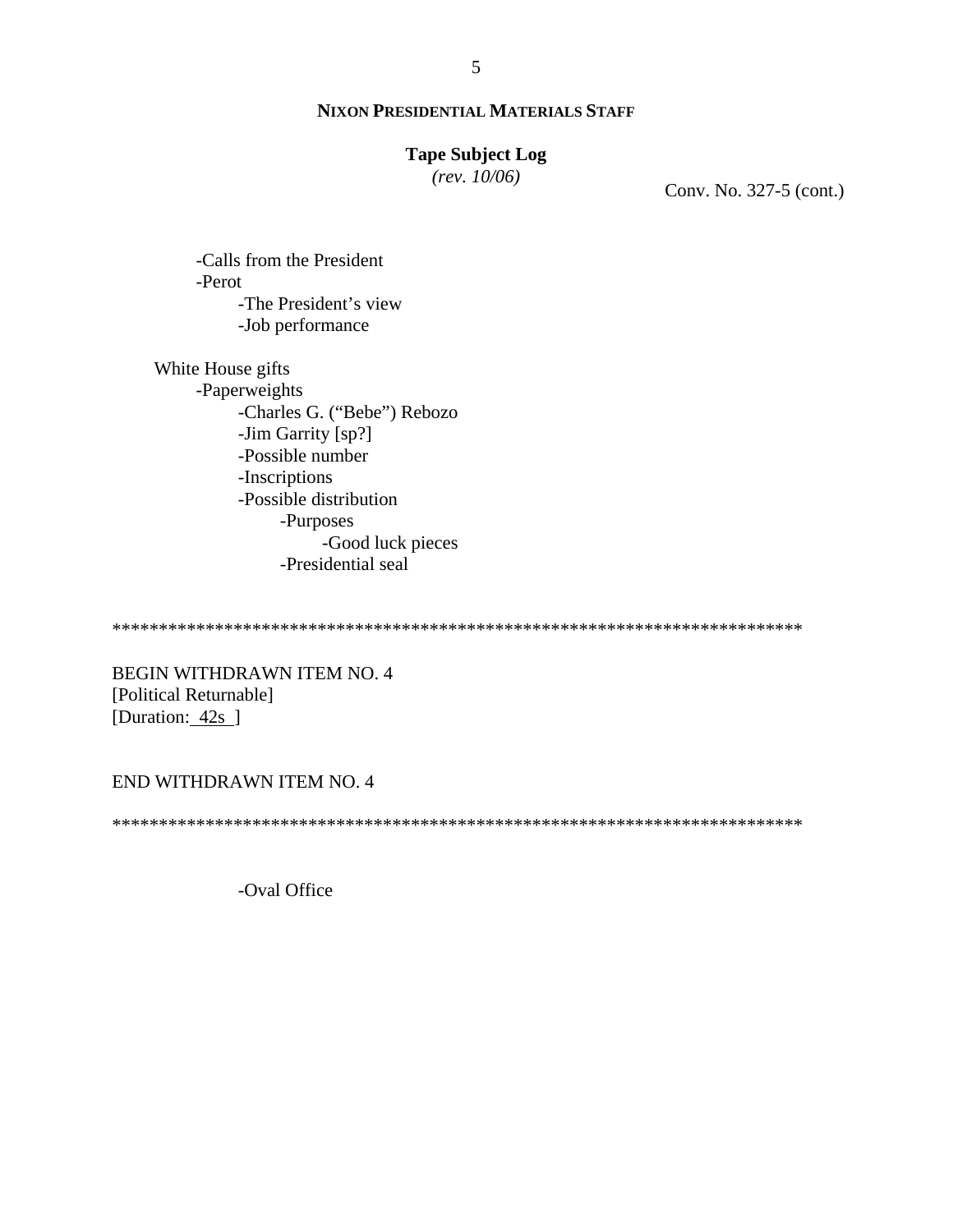# **Tape Subject Log**

*(rev. 10/06)*

Conv. No. 327-5 (cont.)

\*\*\*\*\*\*\*\*\*\*\*\*\*\*\*\*\*\*\*\*\*\*\*\*\*\*\*\*\*\*\*\*\*\*\*\*\*\*\*\*\*\*\*\*\*\*\*\*\*\*\*\*\*\*\*\*\*\*\*\*\*\*\*\*\*\*\*\*\*\*\*\*\*\*

BEGIN WITHDRAWN ITEM NO. 5 [Political Returnable] [Duration: 48s]

#### END WITHDRAWN ITEM NO. 5

\*\*\*\*\*\*\*\*\*\*\*\*\*\*\*\*\*\*\*\*\*\*\*\*\*\*\*\*\*\*\*\*\*\*\*\*\*\*\*\*\*\*\*\*\*\*\*\*\*\*\*\*\*\*\*\*\*\*\*\*\*\*\*\*\*\*\*\*\*\*\*\*\*\*

-Hangers

**Walters** -Confirmation -W[illiam] Stuart Symington -Possible appointment -CIA

Mitchell -Schedule -Florida -Martha (Beall) Mitchell

International Telephone and Telegraph [ITT] -Dita D. Beard -Edward M. Kennedy's questions -Testimony -Call from the White House to William R. Merriam [?] -San Diego -Robert H. Finch, Herbert G. Klein -Charles W. Colson -San Diego convention -Financing -White House involvement -Finch, Klein -William E. Timmons -Finch -Jack Gleason -Colson's views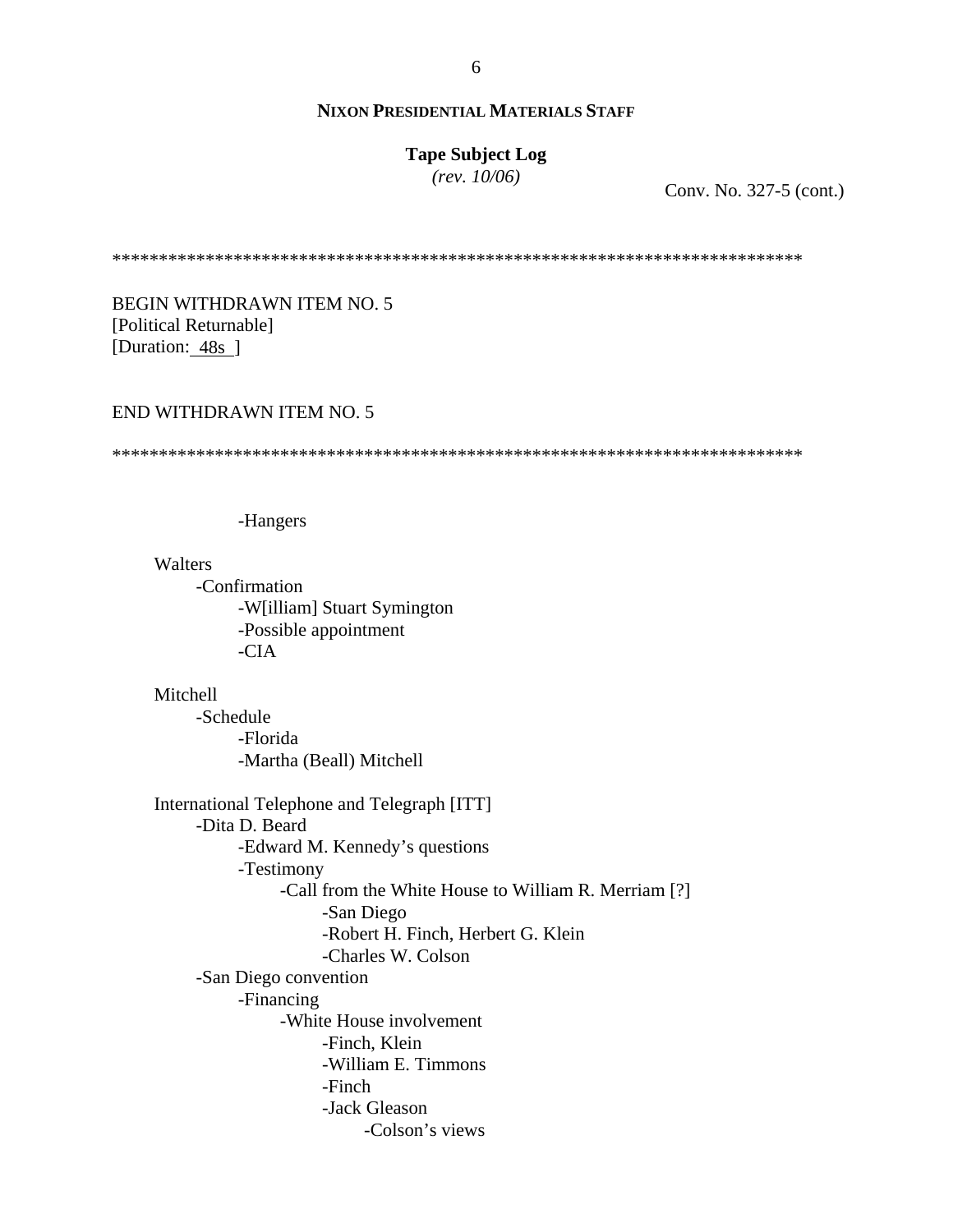# **Tape Subject Log**

*(rev. 10/06)*

Conv. No. 327-5 (cont.)

-White House contact -Congressional hearings -James O. Eastland -Schedule -Conversation with Phil Hart -Harold S. Geneen -Abe Fortas -Jacob K. Javits -Possible administration action -Appointments in the South -Possible reconsideration of Richard G. Kleindienst's confirmation -Eastland -Kleindienst's confirmation -Eastland -Confirmation -Votes -John N. Mitchell -Clark MacGregor

# Confirmations

-Walters -Ambassadors -Career Foreign Service officers -Political appointees -Importance -Possible questions -Campaign contributions -Kleindienst confirmations

Jack N. Anderson -*60 Minutes* -News magazines -Haldeman's view -Clark R. Mollenhoff -Possible Administration action -Colson [?]

#### ITT

-Beard

-Alleged call from the White House -Financing of San Diego convention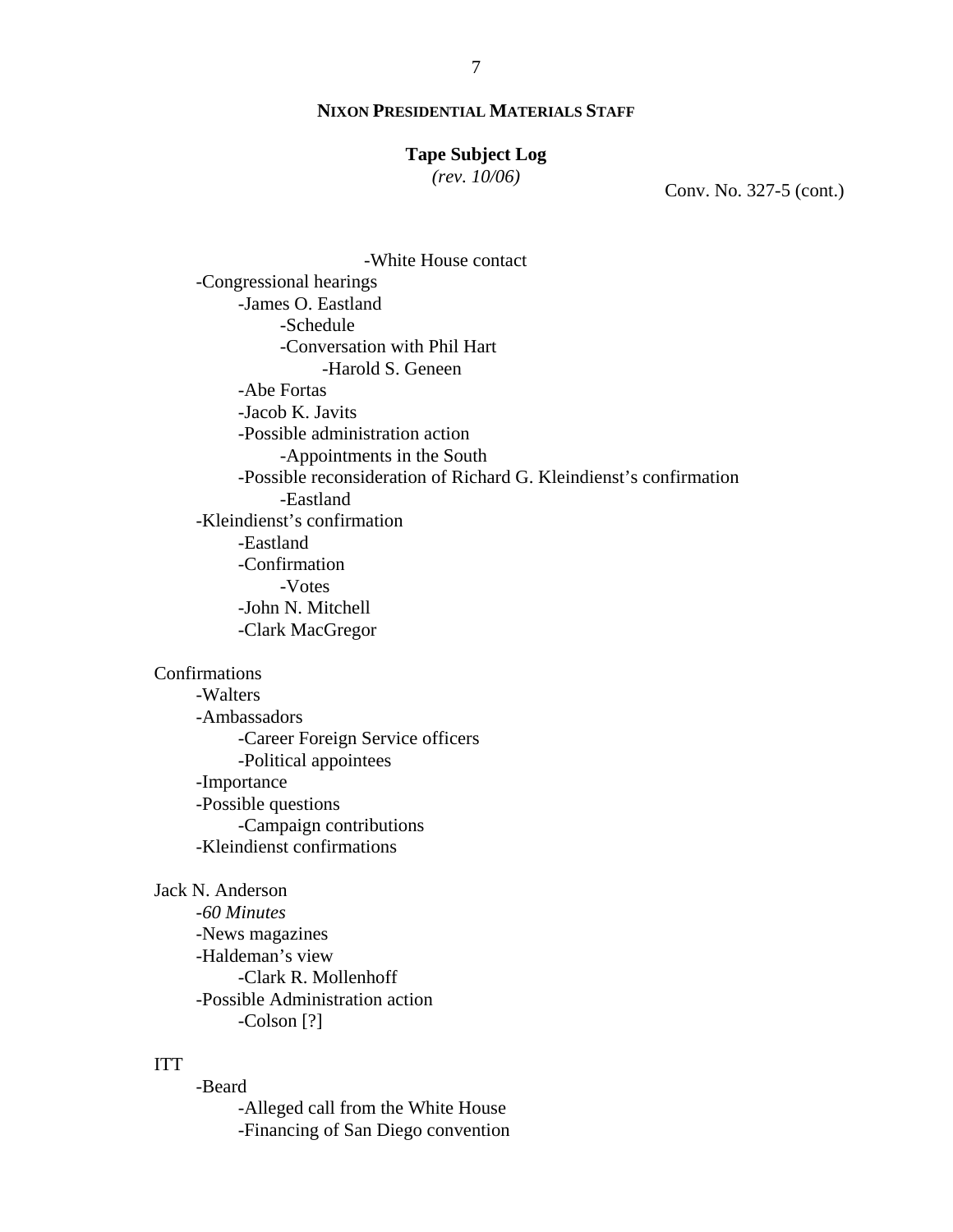## **Tape Subject Log**

*(rev. 10/06)*

Conv. No. 327-5 (cont.)

-Alleged call from White House -Congressional hearings -Merriam [?] -Geneen -Gleason

National economy -Food prices -Butz -Consumers -Esther Peterson -Connally's possible meeting -Earl L. Butz -Donald H. Rumsfeld -Colson -Richard Lyng -The President's role -Cost of Living Council [COLC] -Colson -Herbert Stein -George P. Shultz

\*\*\*\*\*\*\*\*\*\*\*\*\*\*\*\*\*\*\*\*\*\*\*\*\*\*\*\*\*\*\*\*\*\*\*\*\*\*\*\*\*\*\*\*\*\*\*\*\*\*\*\*\*\*\*\*\*\*\*\*\*\*\*\*\*\*\*\*\*\*

BEGIN WITHDRAWN ITEM NO. 1 [Personal Returnable] [Duration: 11m 11s ]

#### END WITHDRAWN ITEM NO. 1

\*\*\*\*\*\*\*\*\*\*\*\*\*\*\*\*\*\*\*\*\*\*\*\*\*\*\*\*\*\*\*\*\*\*\*\*\*\*\*\*\*\*\*\*\*\*\*\*\*\*\*\*\*\*\*\*\*\*\*\*\*\*\*\*\*\*\*\*\*\*

National issues -Busing -Tax reform -Unemployment -Abortion -Michigan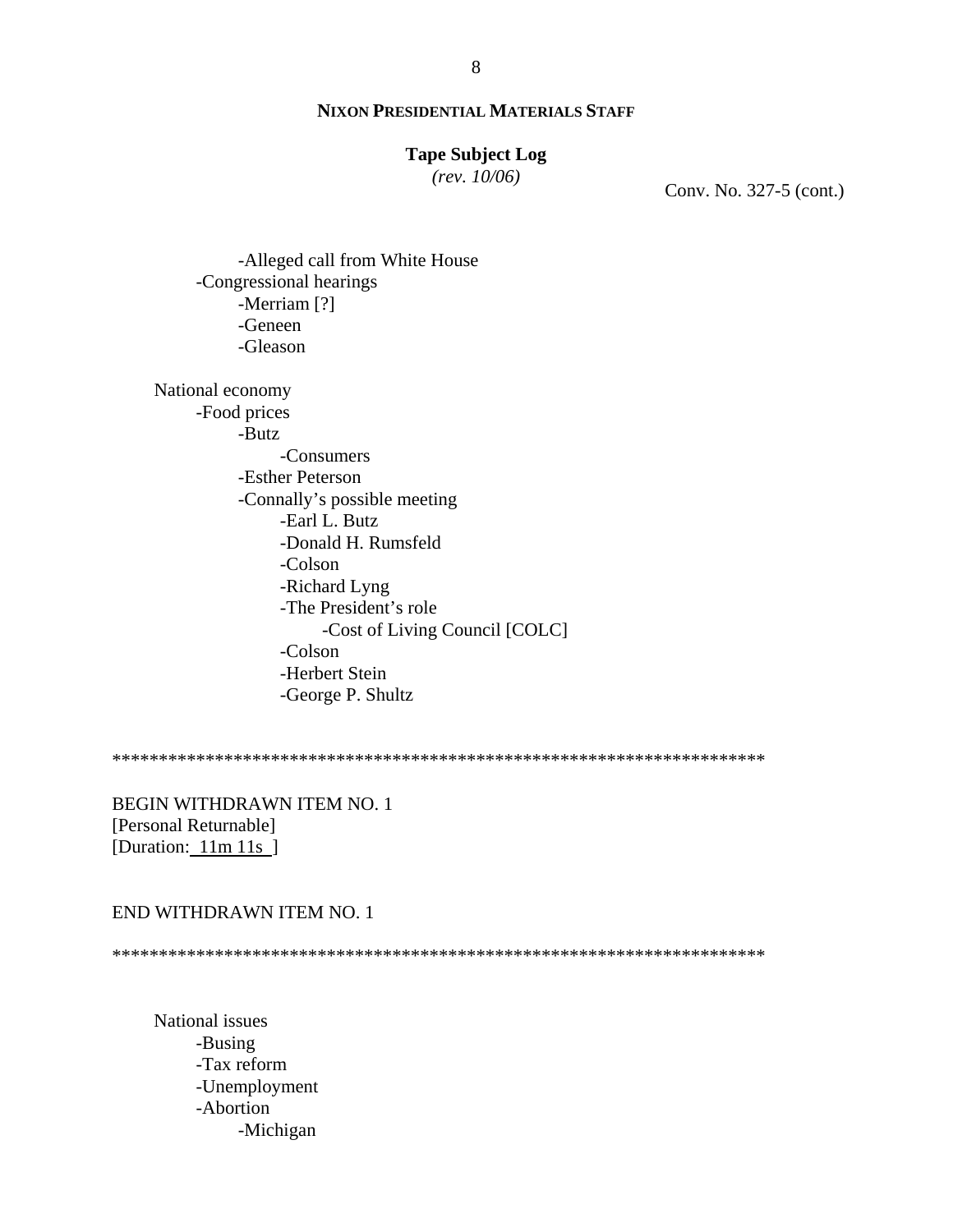#### **Tape Subject Log**

*(rev. 10/06)*

Conv. No. 327-5 (cont.)

 -Ballot of referendum -Motives of proponents -The President's view -Haldeman's view

Civil rights march -Administration response

\*\*\*\*\*\*\*\*\*\*\*\*\*\*\*\*\*\*\*\*\*\*\*\*\*\*\*\*\*\*\*\*\*\*\*\*\*\*\*\*\*\*\*\*\*\*\*\*\*\*\*\*\*\*\*\*\*\*\*\*\*\*\*\*\*\*\*\*\*\*

BEGIN WITHDRAWN ITEM NO. 2 [Personal Returnable] [Duration: 1m 52s]

#### END WITHDRAWN ITEM NO. 2

\*\*\*\*\*\*\*\*\*\*\*\*\*\*\*\*\*\*\*\*\*\*\*\*\*\*\*\*\*\*\*\*\*\*\*\*\*\*\*\*\*\*\*\*\*\*\*\*\*\*\*\*\*\*\*\*\*\*\*\*\*\*\*\*\*\*\*\*\*\*

 Administration public relations -Marshall Green -Television appearance -Haig's views -Kissinger -Taiwan, Republic of China -State Department -Knowledge of the President's policies -Kissinger's conduct -The President's view -The President's previous conversation with Green -Shanghai Communiqué -Green's television appearance compared with Kissinger's backgrounder -Promoting the President's policies -Rogers -Chicago -Regional television -Return from the President's trip to the People's Republic of China [PRC] -Busing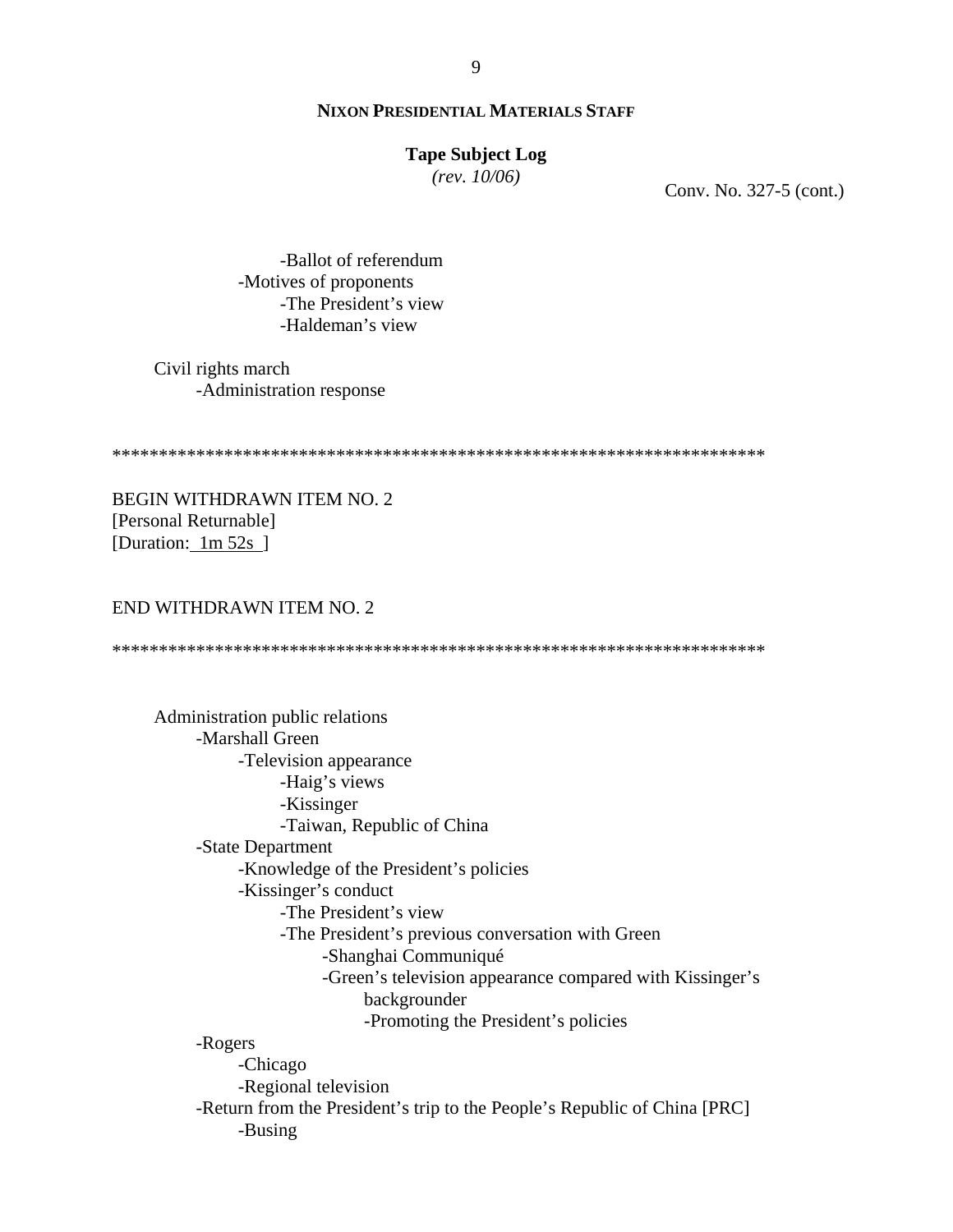## **Tape Subject Log**

*(rev. 10/06)*

Conv. No. 327-5 (cont.)

 -The President's statements on PRC -Scali -Kissinger -Rogers -Cabinet -John D. Ehrlichman -Domestic programs -Television -Regional television -Cabinet -Vice President Spiro T. Agnew -Treatment by national media -Speech regarding American accomplishments -George S. McGovern -Edmund S. Muskie

1972 campaign

-Issues

-National economy

-Taxes

-Connally's view

-George C. Wallace

# -Wisconsin

-Florida

-Busing

# -Taxes

-Efforts of Democratic Senators

-Cutting spending

-Welfare

-School programs

-Food stamps

-Intercontinental ballistic missiles [ICBMs]

-Submarines

-The President's view

-Shultz

-Ehrlichman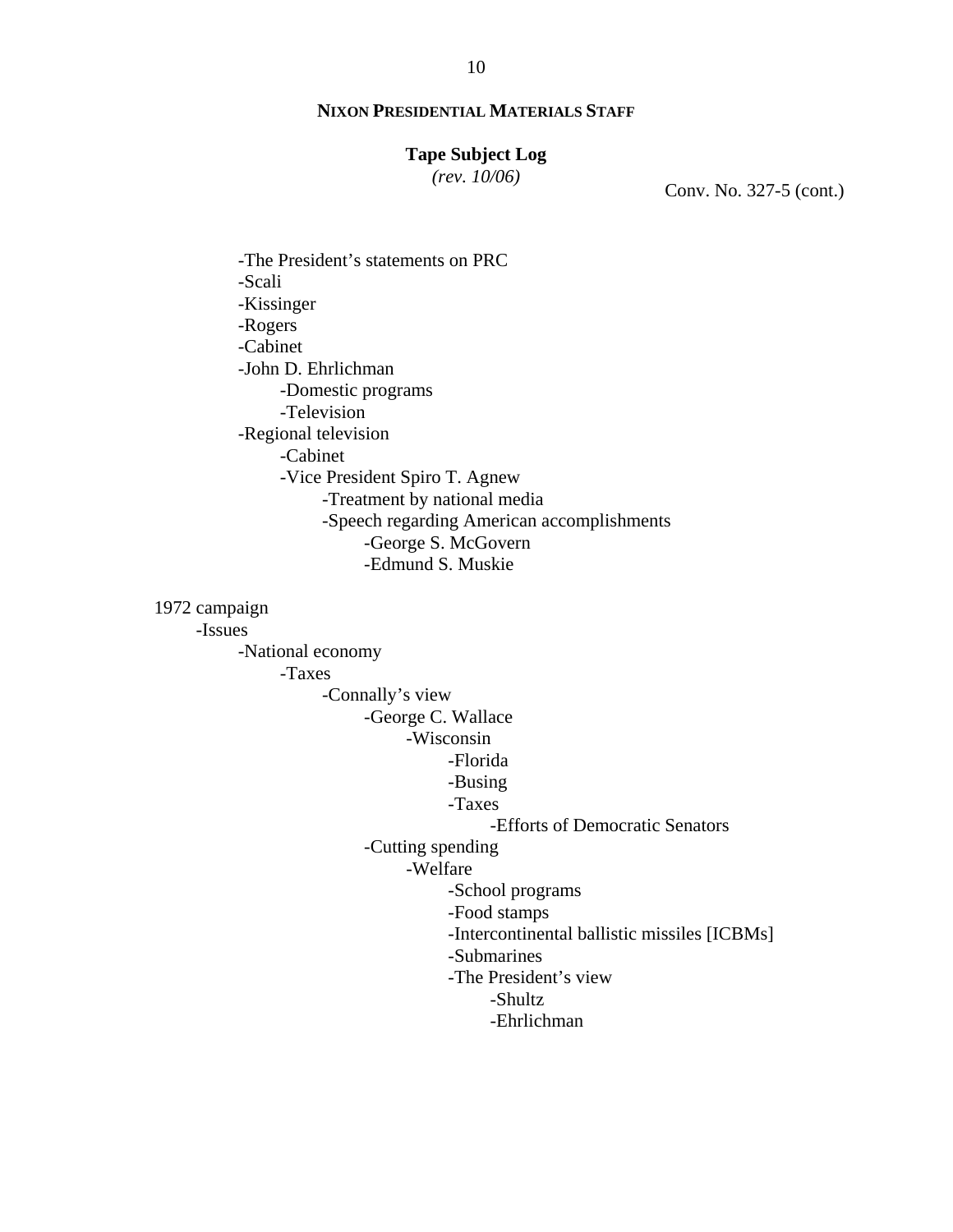# **Tape Subject Log**

*(rev. 10/06)*

Conv. No. 327-5 (cont.)

\*\*\*\*\*\*\*\*\*\*\*\*\*\*\*\*\*\*\*\*\*\*\*\*\*\*\*\*\*\*\*\*\*\*\*\*\*\*\*\*\*\*\*\*\*\*\*\*\*\*\*\*\*\*\*\*\*\*\*\*\*\*\*\*\*\*\*\*\*\*

BEGIN WITHDRAWN ITEM NO. 3 [Personal Returnable] [Duration:  $3m 29s$ ]

#### END WITHDRAWN ITEM NO. 3

\*\*\*\*\*\*\*\*\*\*\*\*\*\*\*\*\*\*\*\*\*\*\*\*\*\*\*\*\*\*\*\*\*\*\*\*\*\*\*\*\*\*\*\*\*\*\*\*\*\*\*\*\*\*\*\*\*\*\*\*\*\*\*\*\*\*\*\*\*\*

Ehrlichman -Schedule -Visit to California -Son -Stanford University -Compared to Kissinger -Conversation with Haldeman regarding Peter Lisagor -Lisagor's television show -The President's previous press conference

The President's previous press conference -Newspaper coverage -Television coverage -The President's view -Ehrlichman's views

1972 campaign -States

Famine

The conversation was cut off at an unknown time before 10:55 am.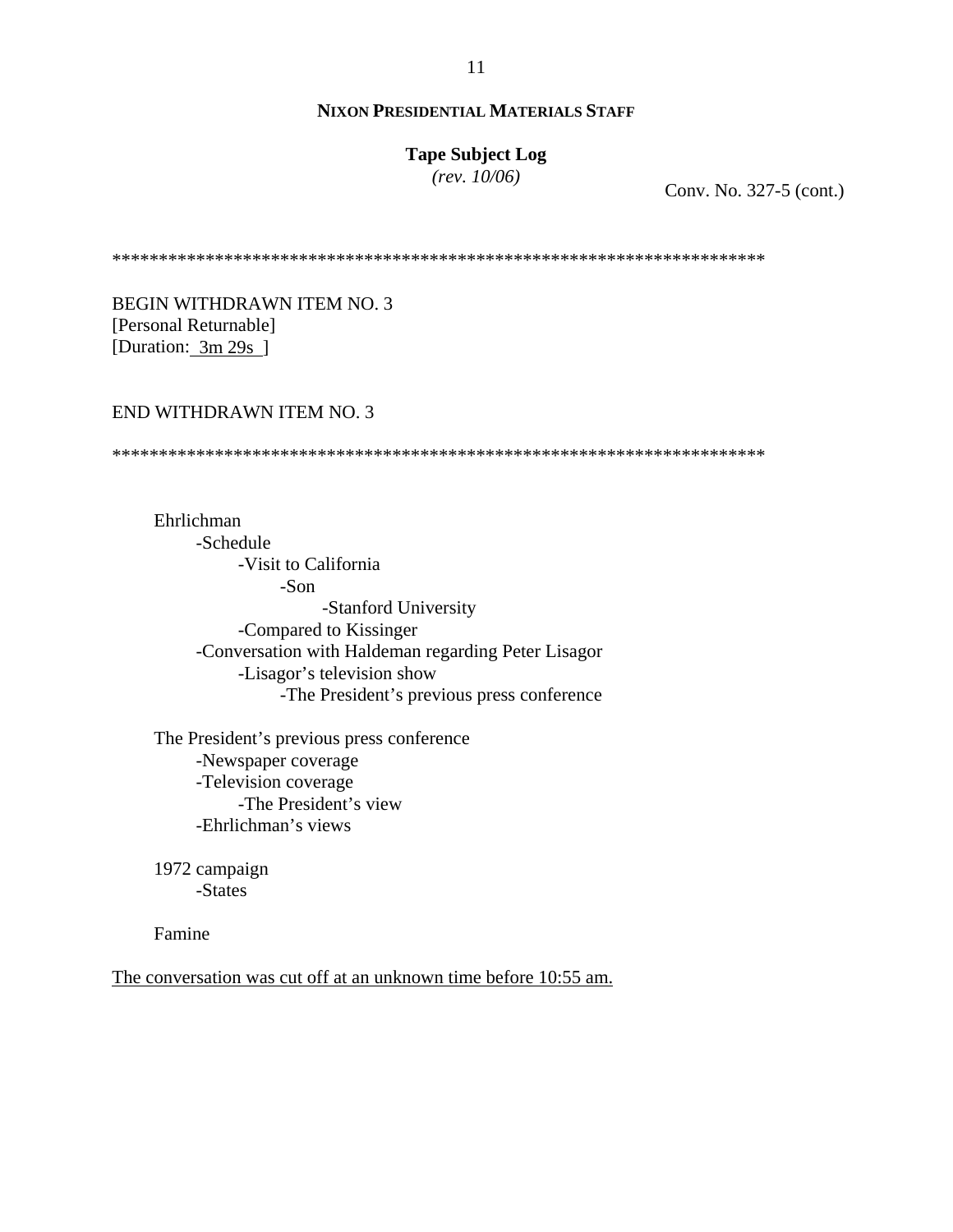## **Tape Subject Log**

*(rev. 10/06)*

Conversation No. 327-6

Date: March 27, 1972 Time: Unknown between 10:55 am and 2:53 pm Location: Executive Office Building

The President met with Manolo Sanchez.

\*\*\*\*\*\*\*\*\*\*\*\*\*\*\*\*\*\*\*\*\*\*\*\*\*\*\*\*\*\*\*\*\*\*\*\*\*\*\*\*\*\*\*\*\*\*\*\*\*\*\*\*\*\*\*\*\*\*\*\*\*\*\*\*\*\*\*\*\*\*

BEGIN WITHDRAWN ITEM NO. 1 [Personal Returnable] [Duration: 8s ]

#### END WITHDRAWN ITEM NO. 1

\*\*\*\*\*\*\*\*\*\*\*\*\*\*\*\*\*\*\*\*\*\*\*\*\*\*\*\*\*\*\*\*\*\*\*\*\*\*\*\*\*\*\*\*\*\*\*\*\*\*\*\*\*\*\*\*\*\*\*\*\*\*\*\*\*\*\*\*\*\*

Sanchez left at an unknown time before 2:53 pm.

Conversation No. 327-7

Date: March 28, 1972 Time: Unknown between 2:10 pm and 3:15 pm Location: Executive Office Building

The President met with Stephen B. Bull.

The President's schedule -John B. Connally -Photograph -Florida

Bull left at an unknown time before 3:15 pm.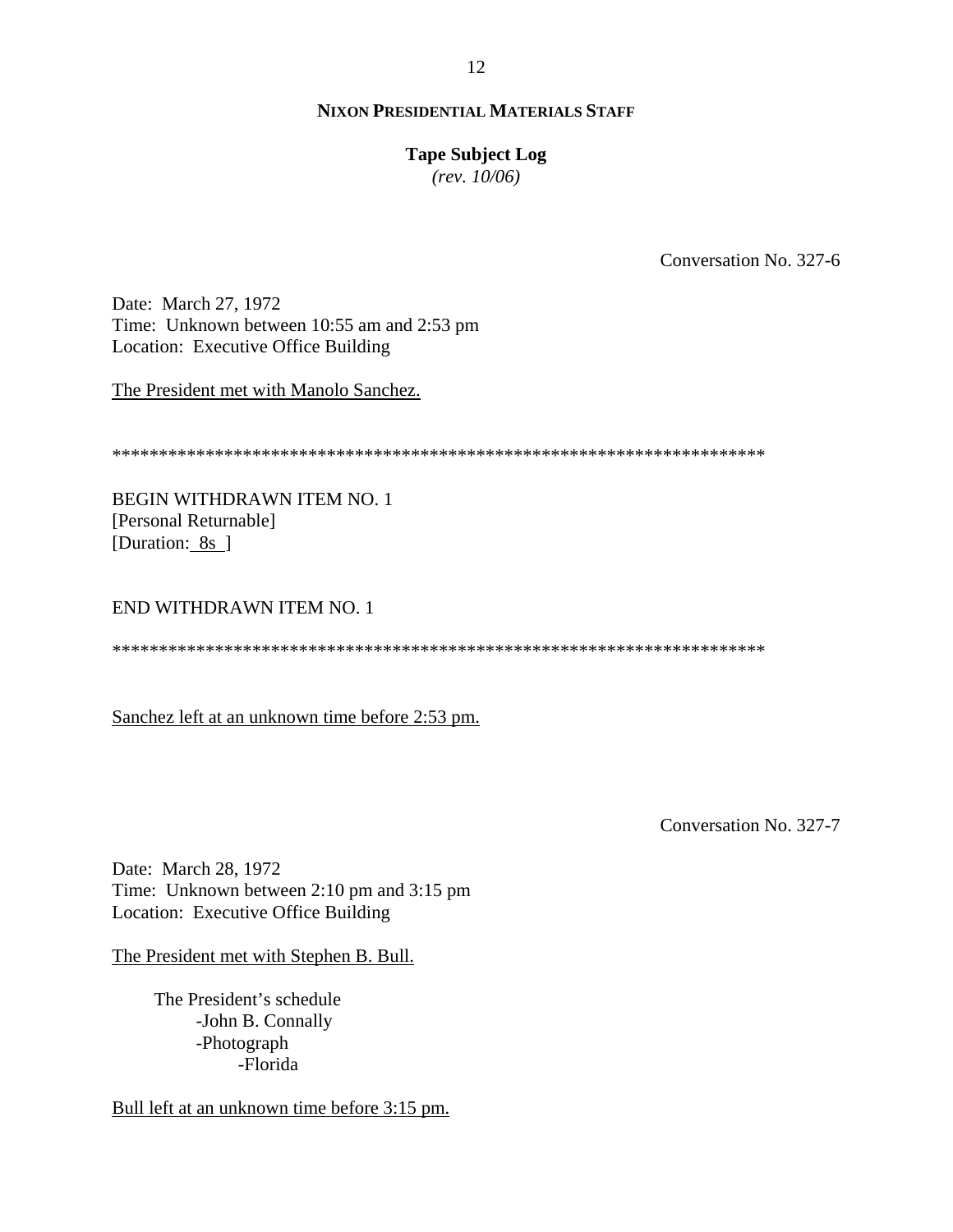#### **Tape Subject Log**

*(rev. 10/06)*

Conversation No. 327-8

Date: March 28, 1972 Time: 3:15 pm - 5:30 pm Location: Executive Office Building

The President met with John B. Connally and H. R. ("Bob") Haldeman.

National economy -Connally's schedule -Previous television appearance -Charts -*Today* show -Forthcoming meeting with Food chain executives -Giant -Wage and price controls -Southland Corporation -7-11 stores -Earl L. Butz -Herbert Stein -Clifford M. Hardin [?] -Food prices -Connally's charts -Trends -Meat prices -Price Commission hearing -C. Jackson Grayson, Jr. -Farm organizations -Connally's forthcoming meeting with Butz -Butz's statements -Connally's view -Automobile sales -Economic indicators -Balance of trade -Trade deficit -Competitiveness -Currency exchange rates

An unknown person entered and left at an unknown time between 3:15 pm and 5:16 pm.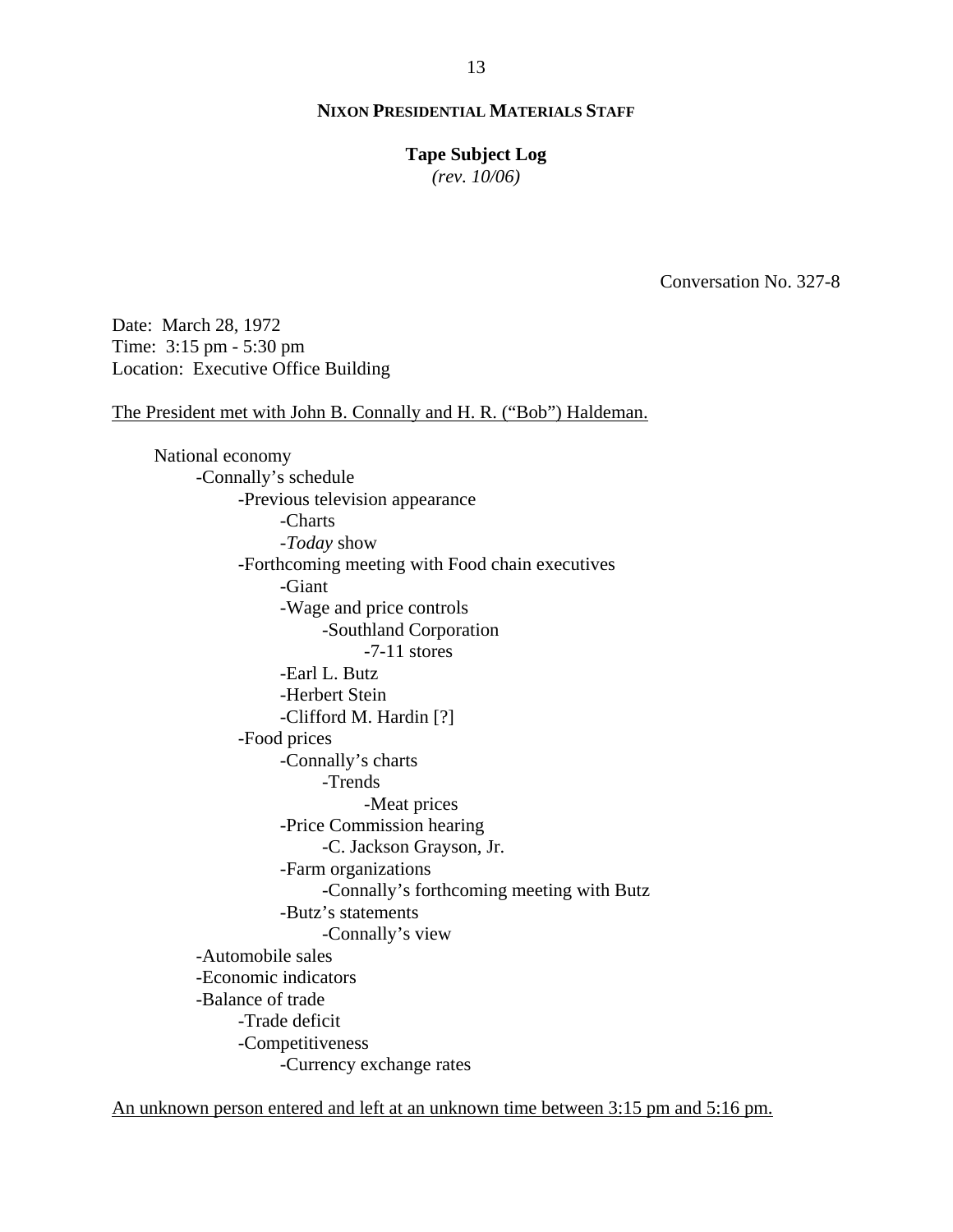#### **Tape Subject Log**

*(rev. 10/06)*

Conv. No. 327-8 (cont.)

 -Connally's view -Taxes -US dependents in Europe -Possible Defense Department activities -Banking activities -The President's possible action -US banking operations overseas -Compared to domestic banking -New York -California -Ohio -Texas -Currency speculation -Deutsche marks -Yen -Convertibility -Suspension -The President's August 15, 1971 statement -Stock market -Businessmen's confidence -George P. Shultz -Arthur F. Burns -Peter G. Peterson -Grayson -Herbert Stein -Leaks 0Burns -The President's Democratic opponents -Issues -International Telephone and Telegraph [ITT] case -Tax reform -George C. Wallace -Tax reform -Connally's efforts -Democrats' intentions -Raise taxes -Close loopholes -Mortgage interest -Municipal bonds -The administration's possible response -Government spending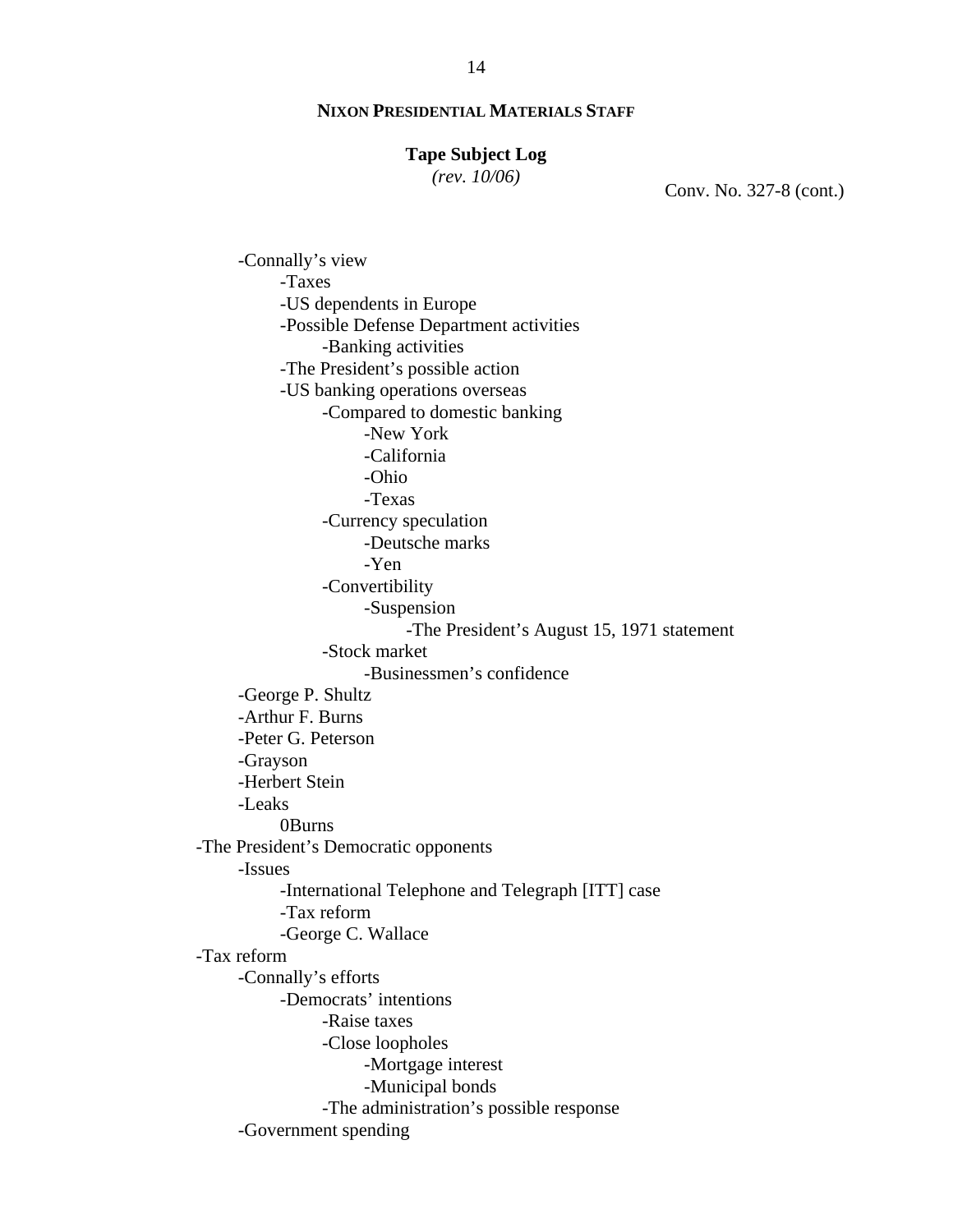#### **Tape Subject Log**

*(rev. 10/06)*

Conv. No. 327-8 (cont.)

 -Congress's possible action -Family support programs -Welfare -The President's view -Poor -Example -Labor leaders -Senior citizens -Media -Inflation -US business competitiveness in the world -Japan -Europe -Trading blocs -Japan -Europe -Consolidation -The President's view -Europe -Japan -US-Soviet relation -The People's Republic of China [PRC] -Connally's view -Japan -US economic capacity -National Defense -The President's view -Possible trading bloc with South America -Japan -Europeans -Soviets US foreign policy -Middle East -Jewish influence -Dwight D. Eisenhower -Response to Suez crisis in 1956 -Gamal Abdel Nasser -The President's view -British -French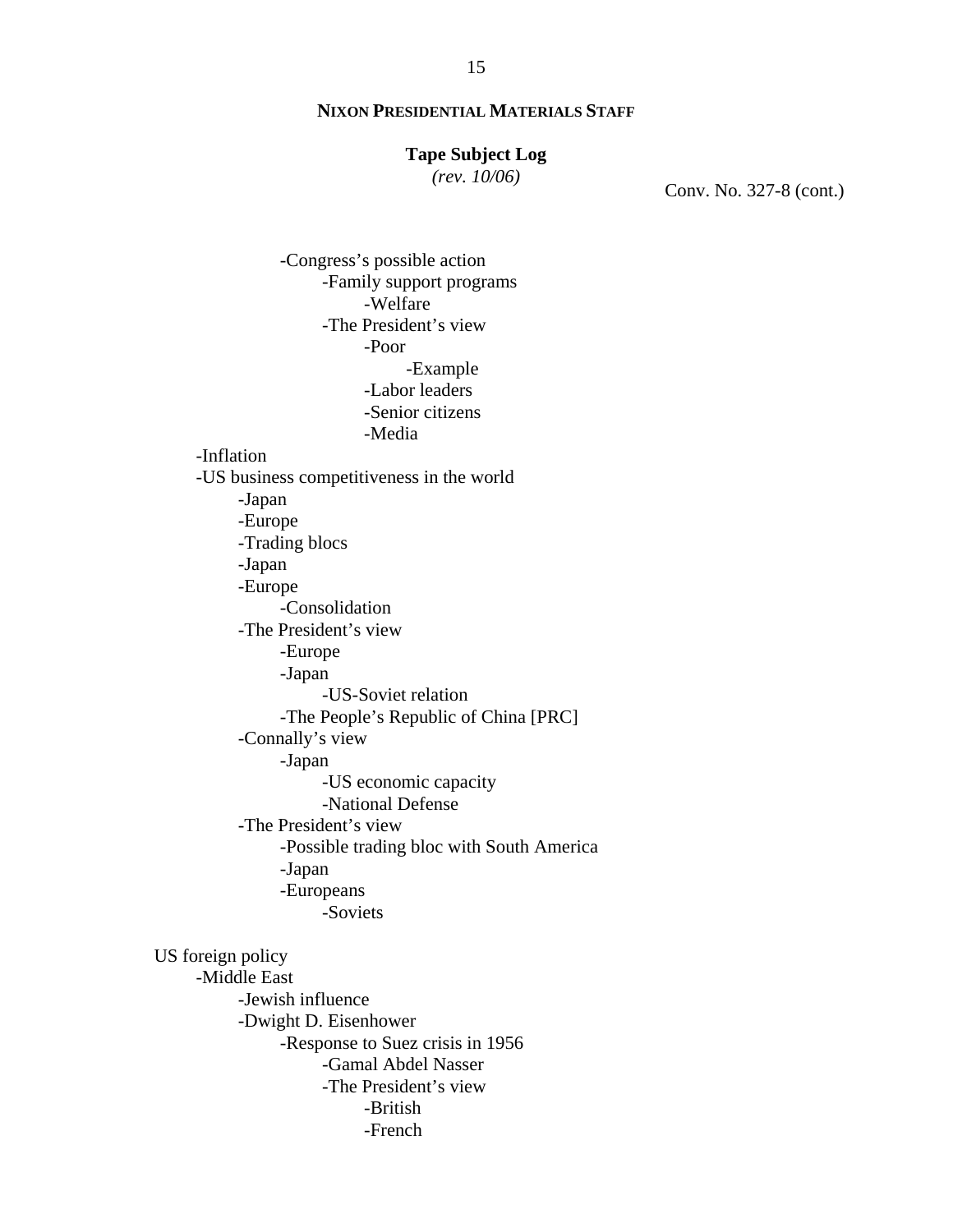## **Tape Subject Log**

*(rev. 10/06)*

Conv. No. 327-8 (cont.)

-Lebanon -Relations with Israel -The President's view -Harry S Truman, John F. Kennedy, Lyndon B. Johnson Administrations and current Administration -Arab nations -United Arab Republic [UAR] -Syria -Iraq -Saudi Arabia -Jordan -US financial support -Bonds -Soviet Union -Possible withdrawal from Egypt -Israeli territorial concessions -US-Arab relations -Arab views -Great Britain -Japan -France -US -Soviet Union -Democrats' views -Henry M. ("Scoop") Jackson -Edmund S. Muskie -Israel -Occupation of territory -Africa -Northern Africa -South Africa -Central Africa -The President's view -Europeans -Latin America -Japan -Indonesia -Thailand -India, Pakistan -Middle East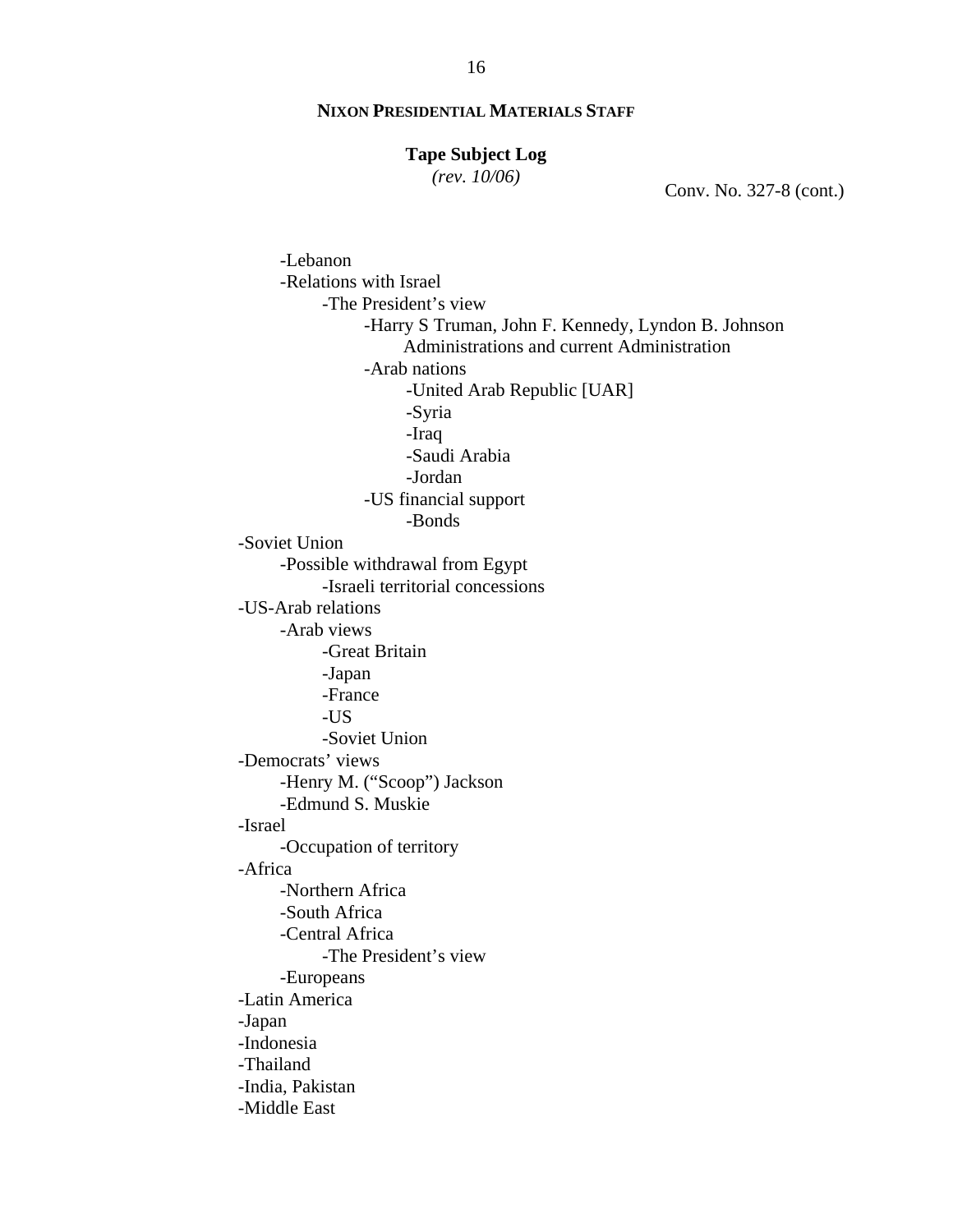# **Tape Subject Log**

*(rev. 10/06)*

Conv. No. 327-8 (cont.)

National economy -Federal budget -Balance -Possible cuts -International economy -The President's forthcoming trip to the Soviet Union -Tax reform -Connally's possible role -George S. McGovern -Muskie -George Meany -Democratic candidates -Democratic candidates -Social security -Welfare education -Defense spending -Tax increases -Price increases -Press coverage -Tax reform -Connally's review -Capital gains -Stock market -Real estate -Administration's possible actions -Congress -Capital gains -Trade balance -Foreign exchange markets

An unknown person entered and left at an unknown time between 3:15 pm and 5:16 pm.

-Congress -The President's role

The President's schedule -News -ITT case -The President's forthcoming trip to the Soviet Union -Press conferences -Frequency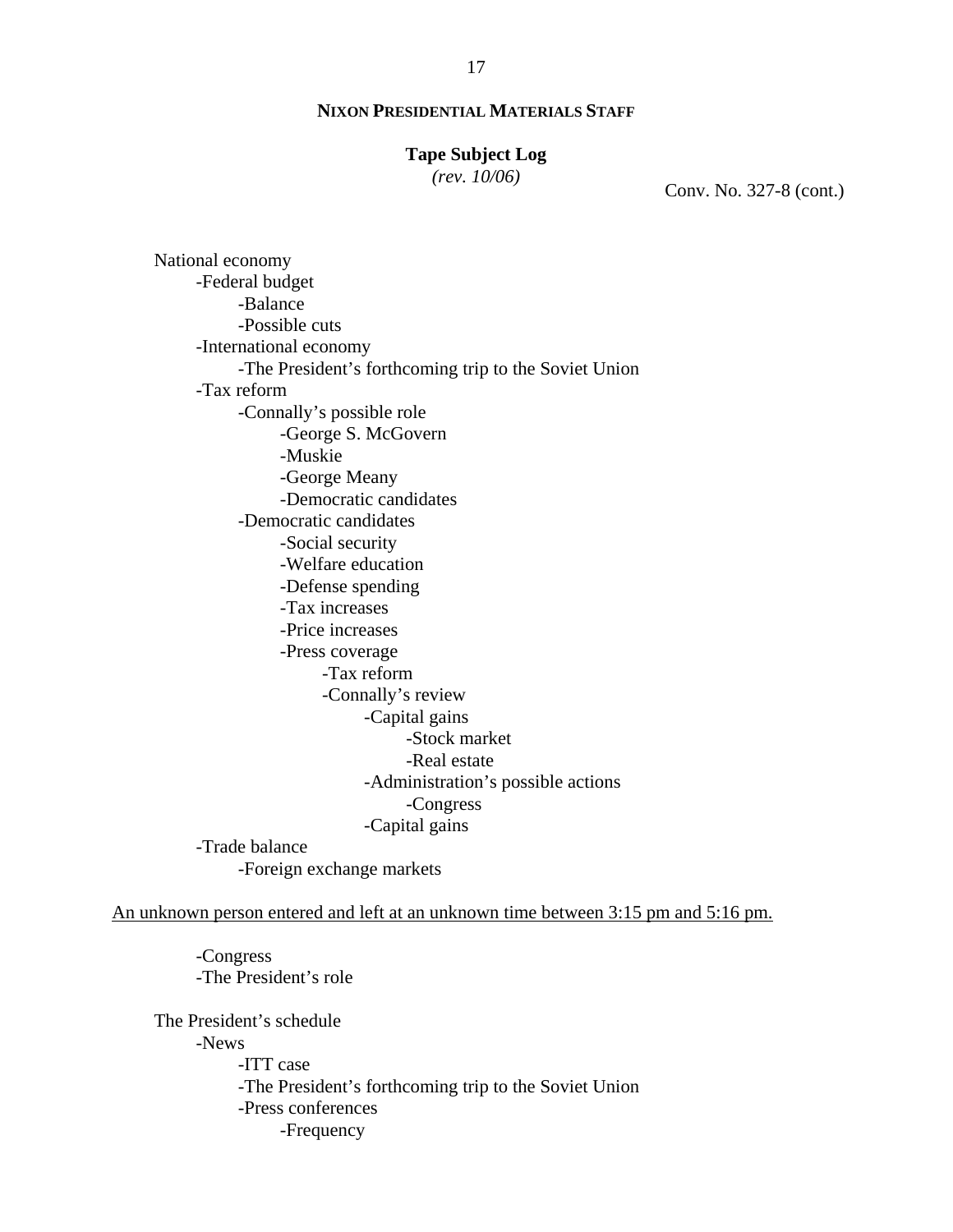## **Tape Subject Log**

*(rev. 10/06)*

Conv. No. 327-8 (cont.)

 -Television -Speeches -Televised press conferences -1972 election -Democrats

National issues -Possible Republican response strategy -Congress -Republican National Committee -Cabinet -Democratic primaries -Wisconsin -Busing

\*\*\*\*\*\*\*\*\*\*\*\*\*\*\*\*\*\*\*\*\*\*\*\*\*\*\*\*\*\*\*\*\*\*\*\*\*\*\*\*\*\*\*\*\*\*\*\*\*\*\*\*\*\*\*\*\*\*\*\*\*\*\*\*\*\*\*\*\*\*

BEGIN WITHDRAWN ITEM NO. 2 [Personal Returnable] [Duration: 2m 26s]

END WITHDRAWN ITEM NO. 2

\*\*\*\*\*\*\*\*\*\*\*\*\*\*\*\*\*\*\*\*\*\*\*\*\*\*\*\*\*\*\*\*\*\*\*\*\*\*\*\*\*\*\*\*\*\*\*\*\*\*\*\*\*\*\*\*\*\*\*\*\*\*\*\*\*\*\*\*\*\*

Manolo Sanchez entered at an unknown time after 3:15 pm.

Refreshments

Sanchez left at an unknown time before 5:16 pm.

ITT case

 -Richard G. Kleindienst confirmation hearing Peter M. Flanigan -Harry F. Byrd -William E. Brock, III -Charles McC. Mathias, Jr. -John N. Mitchell -Clark MacGregor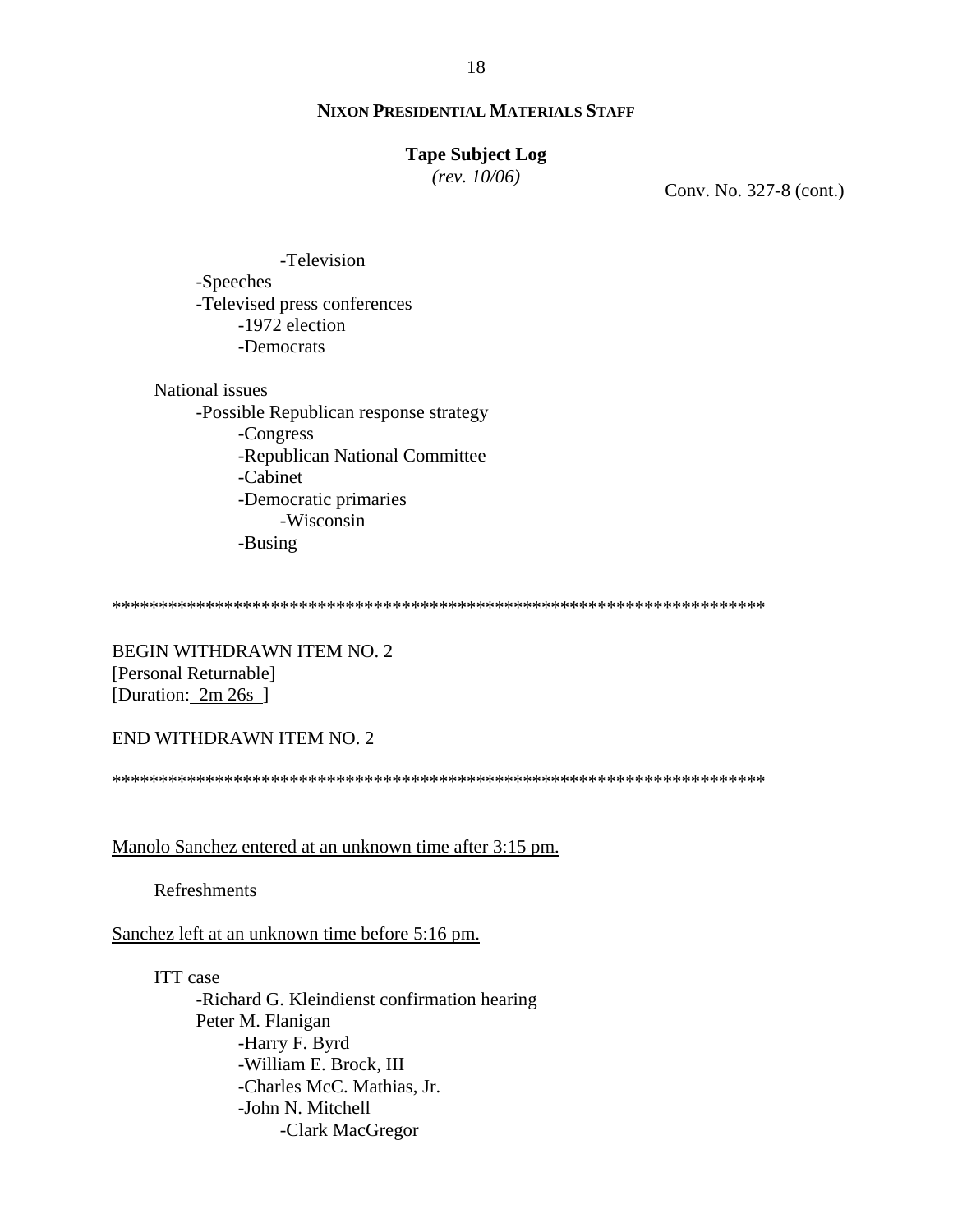#### **Tape Subject Log**

*(rev. 10/06)*

Conv. No. 327-8 (cont.)

 -Samuel J. Ervin, Jr. -Roman L. Hruska's possible letter -John D. Ehrlichman -Executive Session -William P. Rogers, Arthur K. Watson -Executive privilege

## Sanchez entered at an unknown time after 3:15 pm.

-Flanigan's possible statement -Kleindienst's confirmation -Kissinger's conversations with Congressional committees

#### Sanchez left at an unknown time before 5:16 pm.

 -Hruska -Ervin's opposition -Executive privilege -Truman, Franklin D. Roosevelt, John .F. Kennedy, Lyndon B. Johnson -Separation of powers -Congressmen -Warren E. Burger -Flanigan's possible statement -Witnesses' affidavits -James O. Eastland -Harold S. Geneen's conversations -President -Haldeman -Connally, Peter Peterson -Mitchell, Spiro T. Agnew

The President's schedule -Jews -United Jewish appeal -B'nai B'rith -Kissinger -William L. Safire -Burns

## ITT case

-Kleindienst's confirmation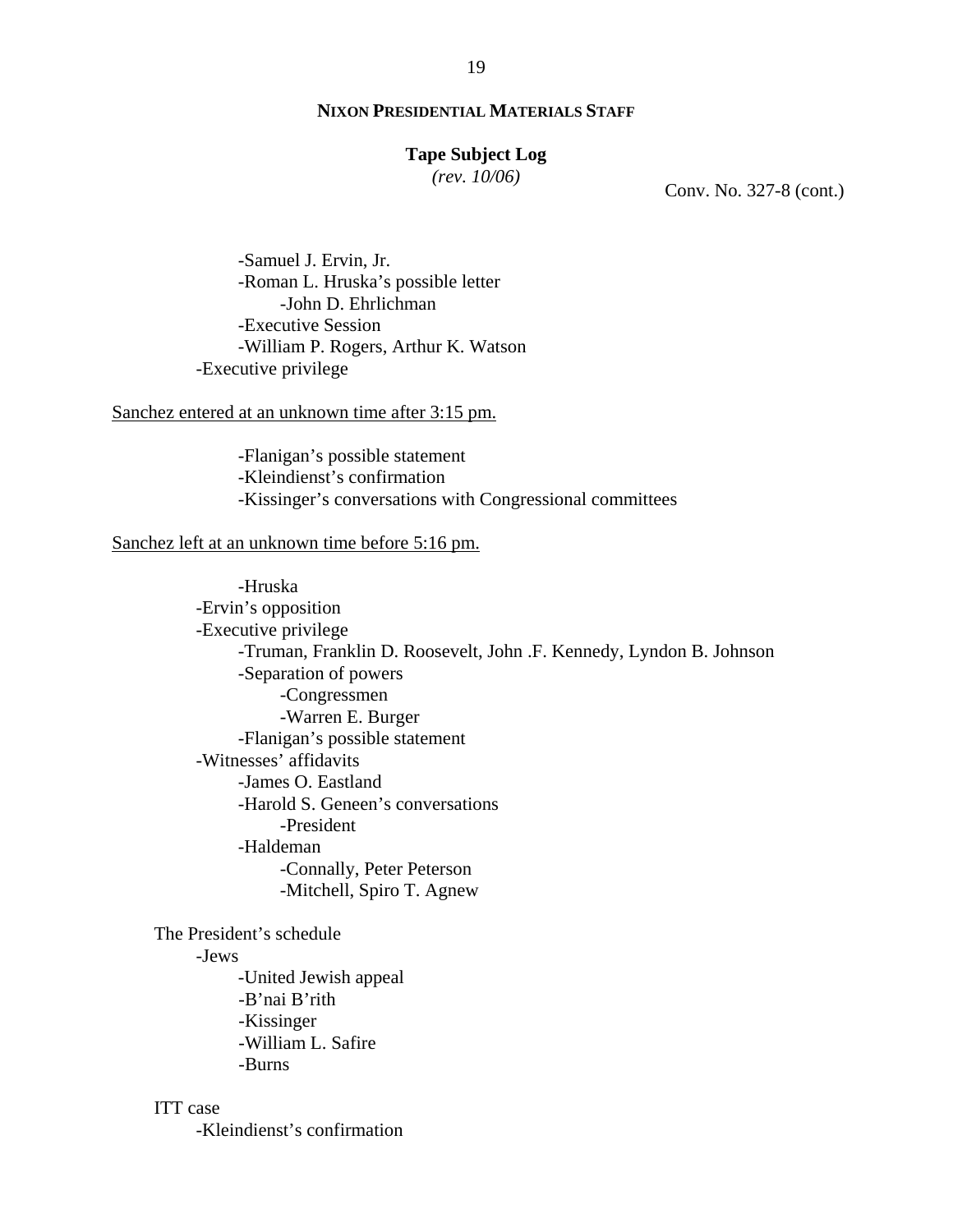## **Tape Subject Log**

*(rev. 10/06)*

Conv. No. 327-8 (cont.)

-Congressional hearings -Strategy -Floor vote -Michael J. Mansfield's statement, March 28th -Prospects -Possible withdrawal -Erwin N. Griswold -Kleindienst's possible statement -ITT settlement -Withdrawal -Strategy -Congressional hearings -Administration's options -Democrats' intentions -Committee's actions -Mansfield -Kleindienst's possible actions -Withdrawal -Reaction -Haldeman's view -Scenarios -Haldeman's view -Continued hearings -Vote on the nomination -Withdrawal -The President's view -Connally's view -Mansfield -National economy -Tax reform -The President's possible actions -Emoluments for individuals -Flanigan, Mitchell, Kleindienst -San Diego convention -Contributions -San Diego convention -Contributions -Democrats' motives -Effect of repetition -Kleindienst's possible actions -ITT settlement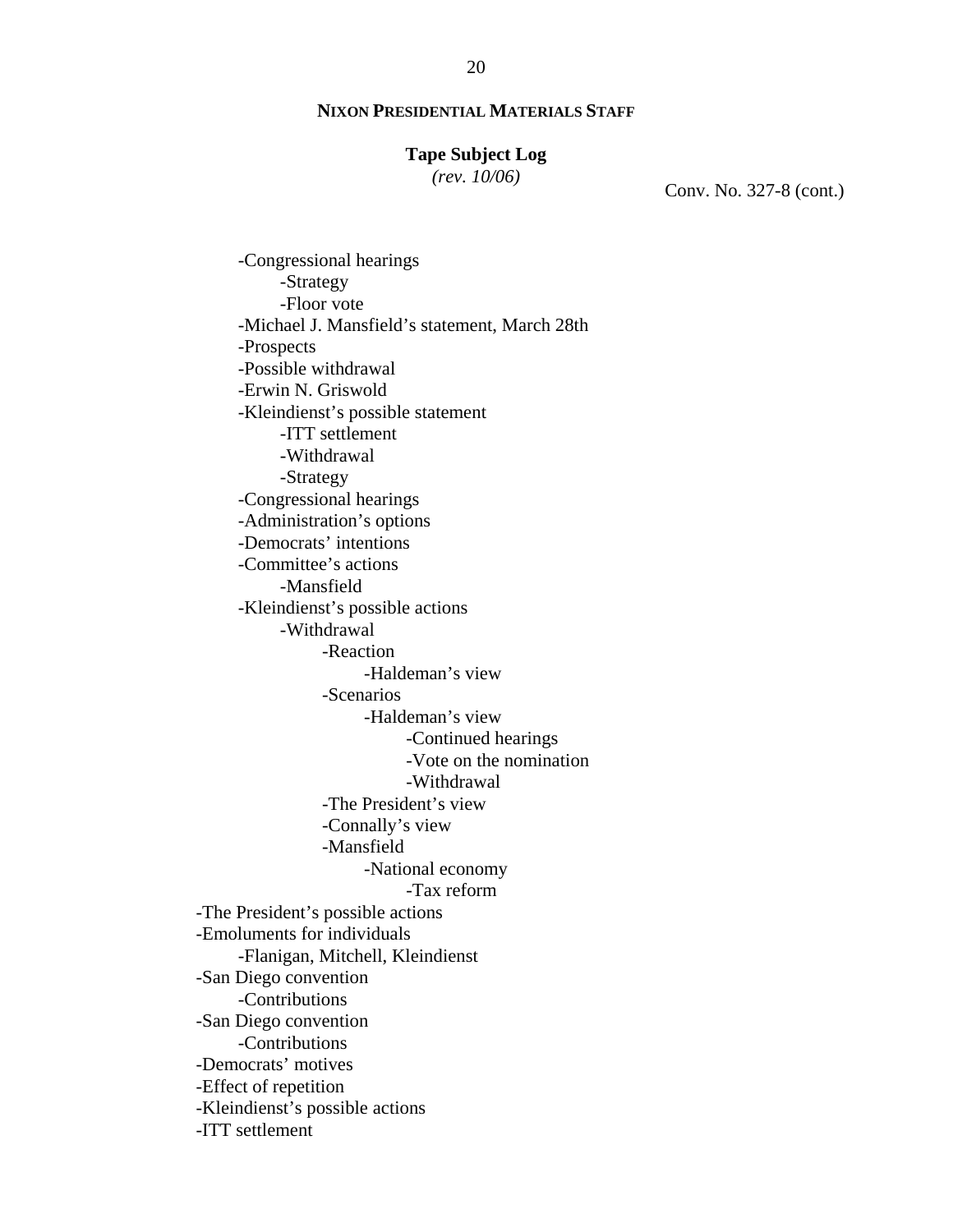#### **Tape Subject Log**

*(rev. 10/06)*

Conv. No. 327-8 (cont.)

-Philip A. Hart -Dita D. Beard memorandum -Involvement of Mitchell and Kleindienst -Hart's possible actions -Eastland -Haldeman's view -President's statement -Mitchell's views -Robert J. Dole -Kleindienst's possible actions -Senate -Mansfield's possible actions -Dole's possible response -Senate -Mansfield -Jack N. Anderson -The Administration actions -Committee hearings -Eastland, Hart -*Washington Post, New York Times*  -Alternatives -Kleindienst -Alternatives -L. Patrick Gray, III -Kleindienst's possible actions -Committee hearings -Abe Fortas's nomination -Lyndon B. Johnson -Fortas -Kleindienst's possible actions -Unknown man during Dwight D. Eisenhower's administration -Committee hearings -Effect of continuation -Television -Richard W. McLaren -Joseph McCarthy -Television -Kleindienst's possible actions -Hugh Scott -Statement -Connally's conversation with John Chancellor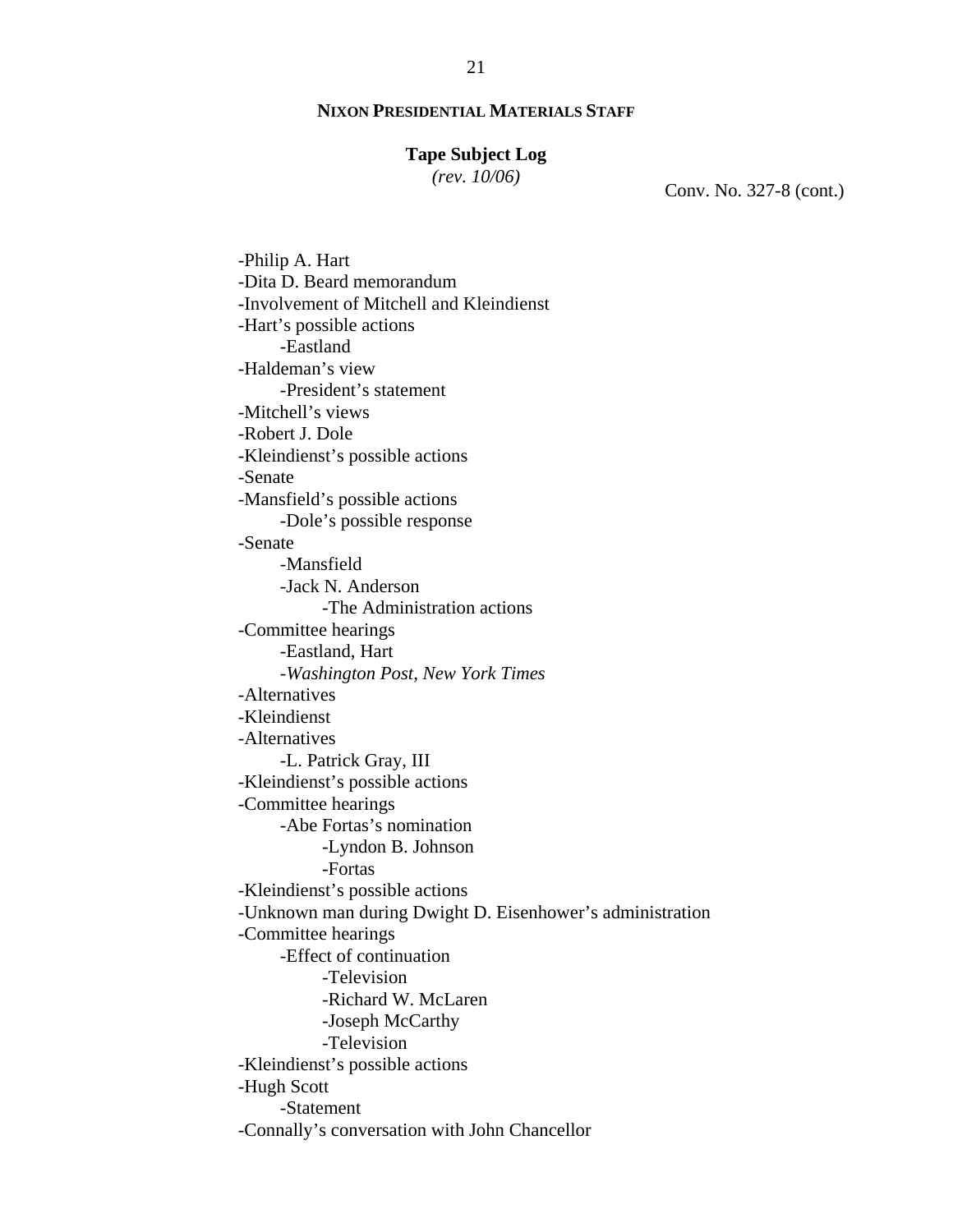#### **Tape Subject Log**

*(rev. 10/06)*

Conv. No. 327-8 (cont.)

 -Joseph C. Kraft -Senators -Hruska -Marlow Cook -Membership in the committee -Justice Department -G. Harrold Carswell, [Clement F. Haynsworth, Jr.] -William H. Rehnquist, Lewis F. Powell, Jr.

#### Leadership in the US

 -The President's previous meeting with the General Advisory Committee on Arms Control and Disarmament -John J. McCloy -Lauris Norstad -William W. Scranton -The President's view -Middlesex Club -Governors -Ronald W. Reagan -Nelson A. Rockefeller -Preston Smith -Richard B. Ogilvie -Milton J. Shapp -John J. Gilligan -Reubin O. Askew -James E. ("Jimmy") Carter -Republican Governors Conference -William T. Cahill -Thomas J. Meskill -Senate -House of Representatives -[Carl B. Albert] -[[Thomas] Hale Boggs] -Gerald R. Ford -Clarence J. Brown -James T. Broyhill -Elford A. Cederburg -Edward J. Derwinski -William J. ("Jack") Edwards -John N. Erlenborn -Louis Frey, Jr.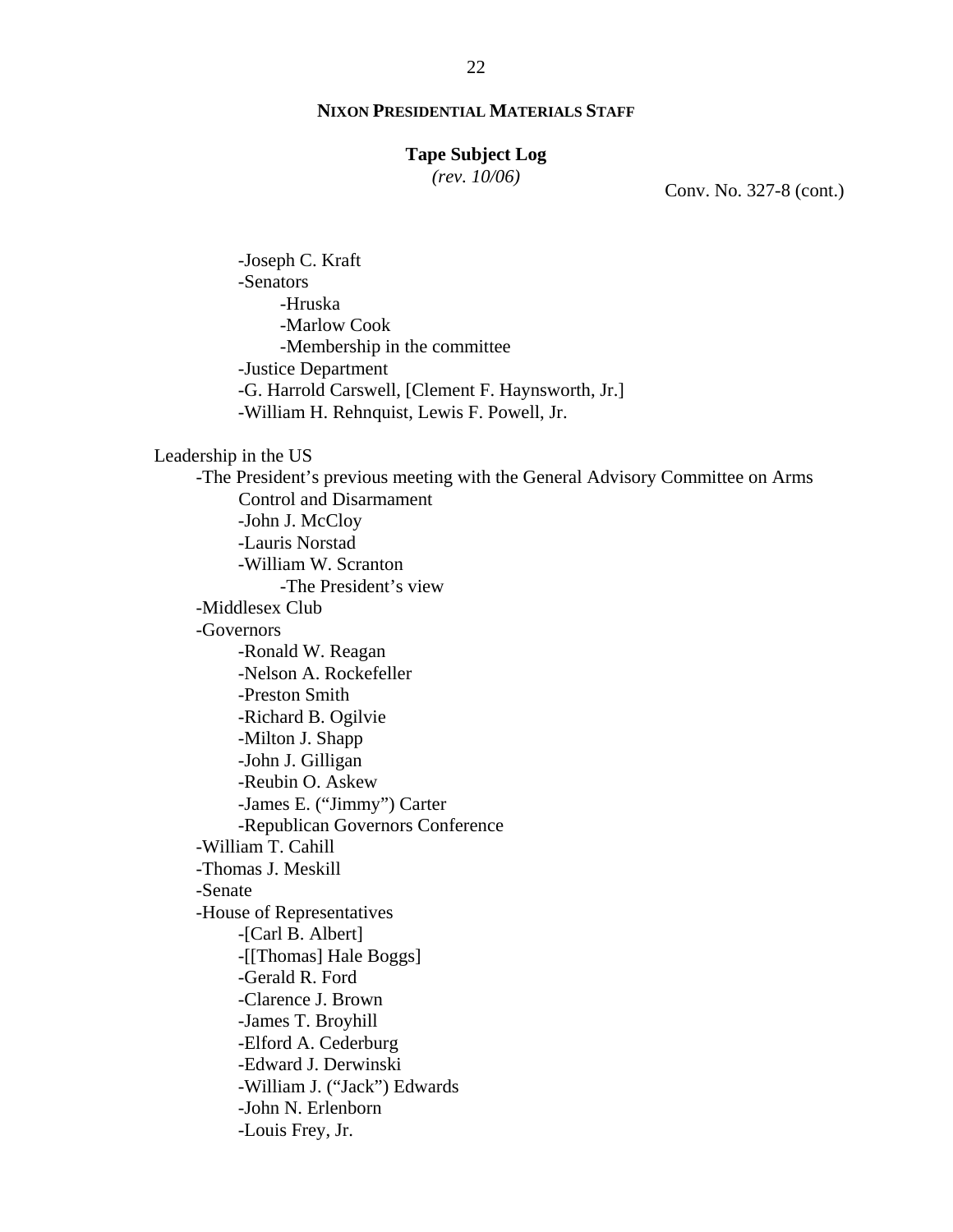#### **Tape Subject Log**

*(rev. 10/06)*

Conv. No. 327-8 (cont.)

-Jack F. Kemp -John H. Kyl -Robert H. Michel -Albert H. Quie -William A. Steiger -John B. Anderson -Barber B. Conable, Jr. -Richard H. Poff -John J. Rhodes -Robert C. ("Bob") Wilson -Steiger -Kemp -Frey -Education system -Media -Vietnam War -"Captains of industry" -President of General Motors [GM] -President of US Steel -Cabinet -Kleindienst -Connally -Butz -George W. Romney -John A. Volpe -Elliot L. Richardson -Rogers -Melvin R. Laird -Possible changes -Connally's view -Necessity -The President's opponents -Wallace -John N. Ashbrook, Paul N. ("Pete") McCloskey, Jr. -Kleindienst

#### ITT case

-Kleindienst's confirmation -Committee hearings -Mansfield -Hart, Quentin Burdick, John V. Tunney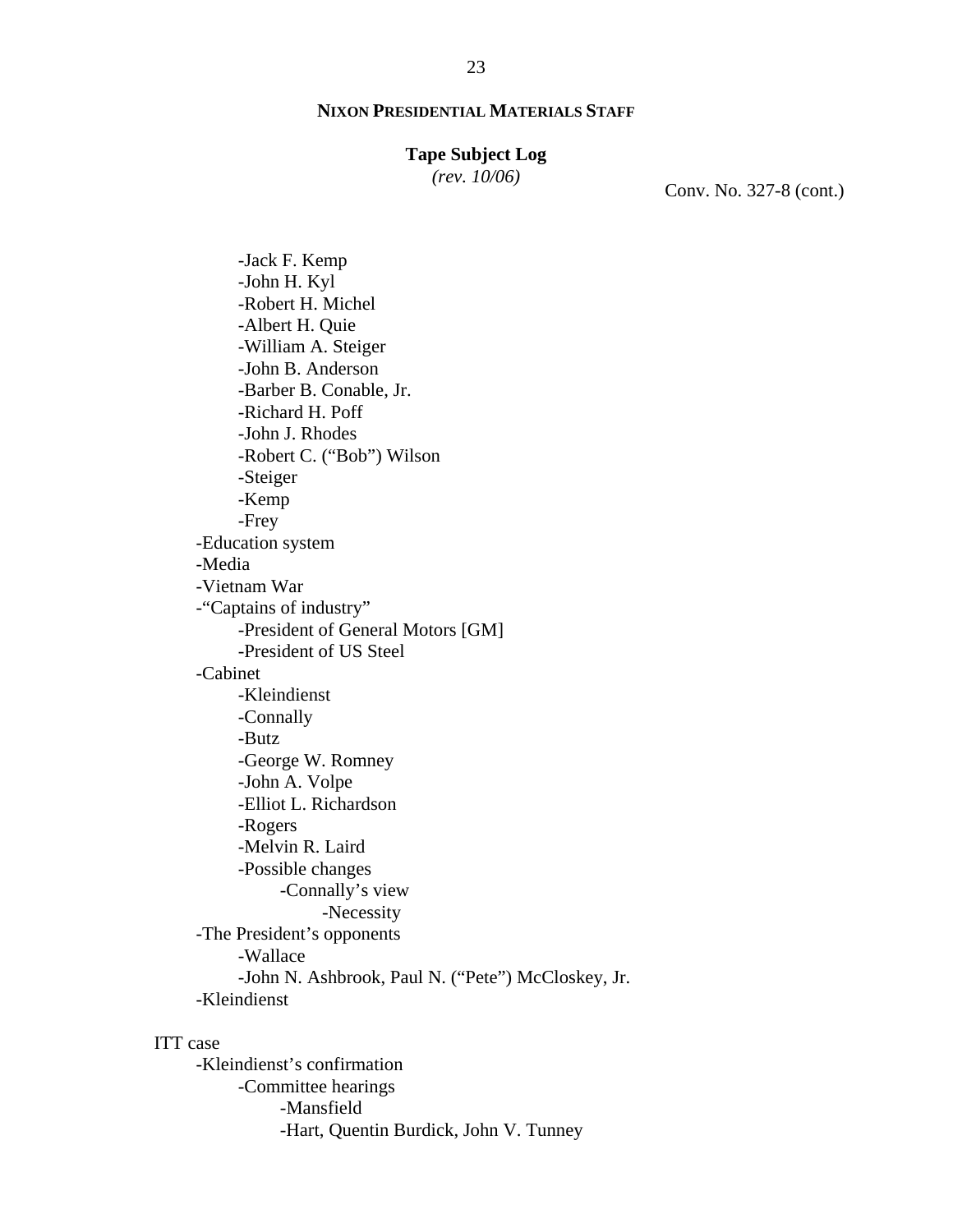#### 24

## **NIXON PRESIDENTIAL MATERIALS STAFF**

## **Tape Subject Log**

*(rev. 10/06)*

Conv. No. 327-8 (cont.)

-Hart -Beard -Edward M. Kennedy -Administration's position -The President's forthcoming press conference -ITT settlement

Connally left at 5:16 pm.

The President left at 5:16 pm.

The President returned at an unknown time before 5:30 pm.

**Connally** 

-The President's view -Charles W. Colson

ITT case

-Kleindienst's confirmation -Administration's position -Press -Committee hearings -Mitchell -Duration -*Washington Post* -Possible allegations of cover-up -Length -Strategy

The President talked with the White House operator at an unknown time between 5:16 pm and 5:30 pm.

[Conversation No. 327-8A]

[See Conversation No. 22-37]

[End of telephone conversation]

-Haldeman's possible conversations with Colson and MacGregor

Haldeman left at 5:30 pm.